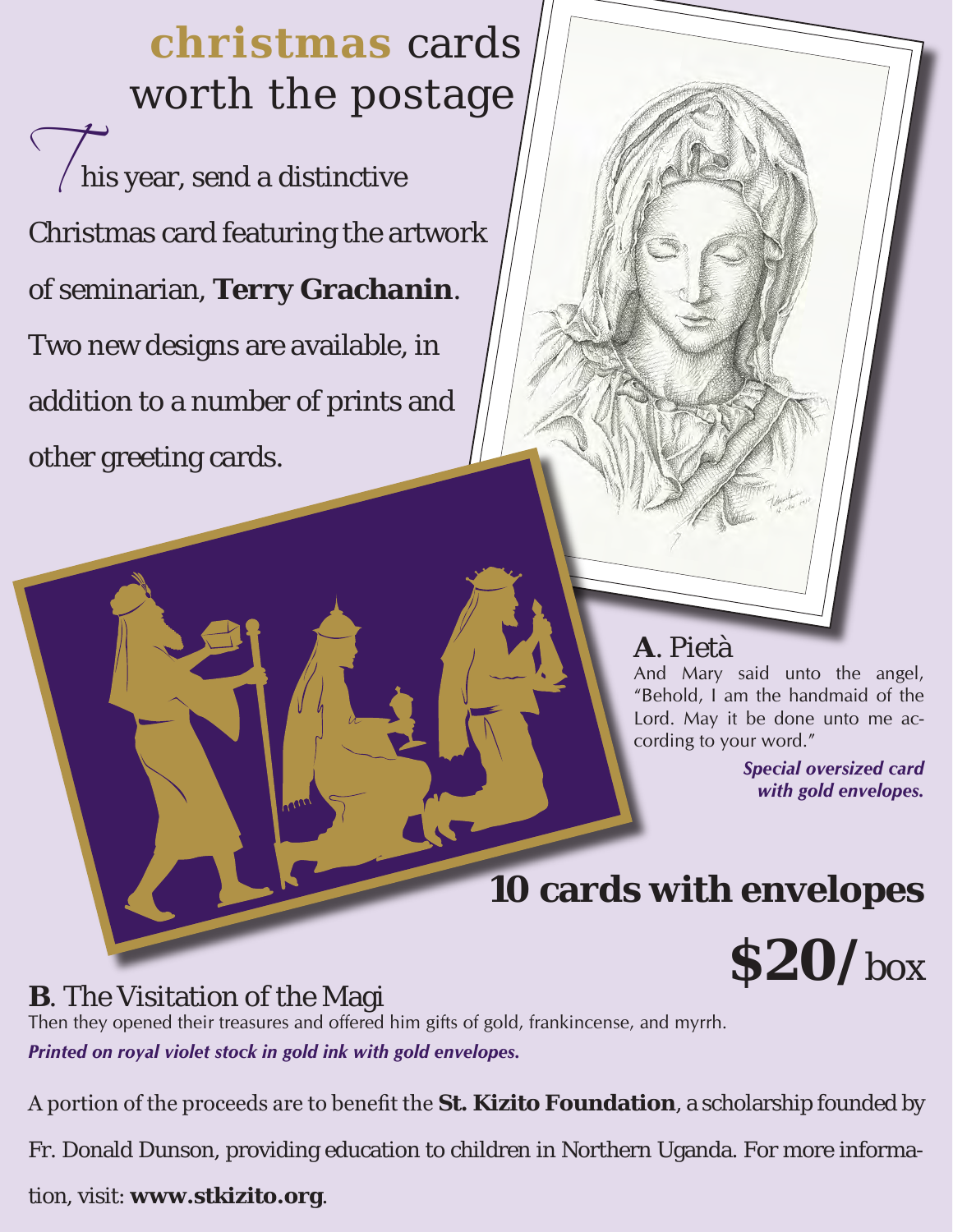C. Madonna of the Streets For unto us a child is born, unto us a Son is given.

## F. Contemporary Madonna

May the hope that was born that silent, holy night remain in your heart now and throughout the coming year





D. Virgin Adoring the Christ Child O come let us adore Him...Christ the Lord

**G. Virgin Enthroned With Angels** Within her hands was held our salvation



**E. Song of the Angels** For God so loved the world

H. Christmas Poinsettia May the beauty of this holiday season be yours now and throughout the coming year.



Name

Address, City, State, Zip

Phone and/or E-mail example and a series of the series of the series of the series of the series of the series of the series of the series of the series of the series of the series of the series of the series of the series

 $+$  \$5 shipping (if applicable) = Total: \$

Checks made payable to: Terrence Grachanin • tgrachanin17@gmail.com • c/o St. Charles Borromeo Parish 5891 Ridge Rd. Parma, OH 44129 (440) 884-3030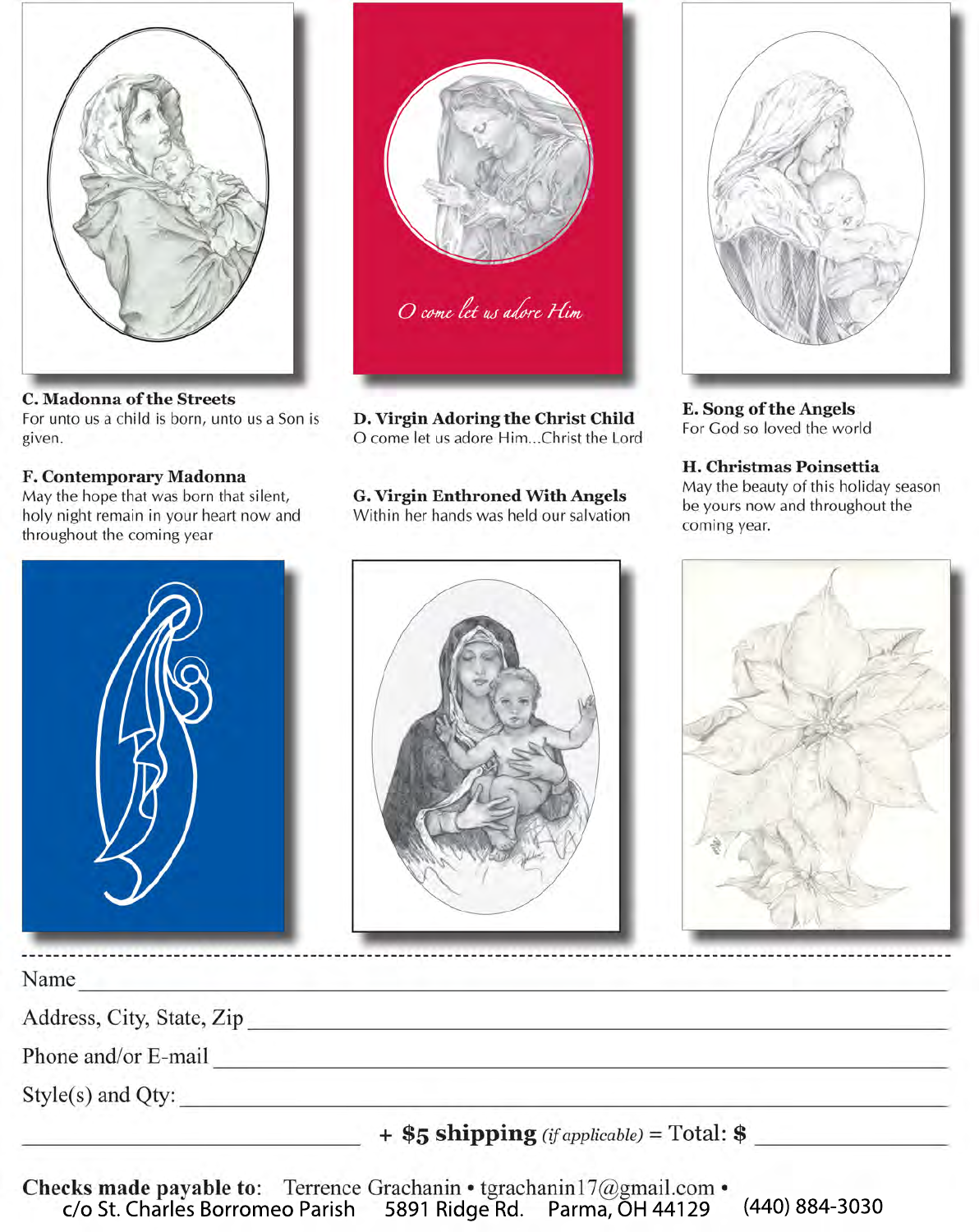

## **I. Blessed Virgin Mary**

May the hope that was born that silent, holy night remain in your heart now and throughout the coming year.

| This design available as a print |  |
|----------------------------------|--|
|                                  |  |
|                                  |  |



**J. Crowned With Thorns** Blank notecard Suitable for Easter/Sympathy

This design available as a print 5 x 7............................................... **\$10** 11 x 17........................................... **\$30**



# **K. Pietà**

This design available as a print only 5 x 7............................................... **\$10** 8½ x 11.......................................... **\$15** 11 x 17........................................... **\$30**



# **L. Blessed Virgin Mary Woodcut**

Modeled after the above drawing, the image is printed in Pantone® gold and suitable for framing.

|  | This design available as a print only |  |
|--|---------------------------------------|--|
|  |                                       |  |



### **M. Prince of Peace**

Blank notecard *Modeled after the work of Akiane Kramarik (Age 8)*

Boxed set of 10................................................... **\$20** *Note: special 6 x 6 square design requires \$0.64 postage to mail.*